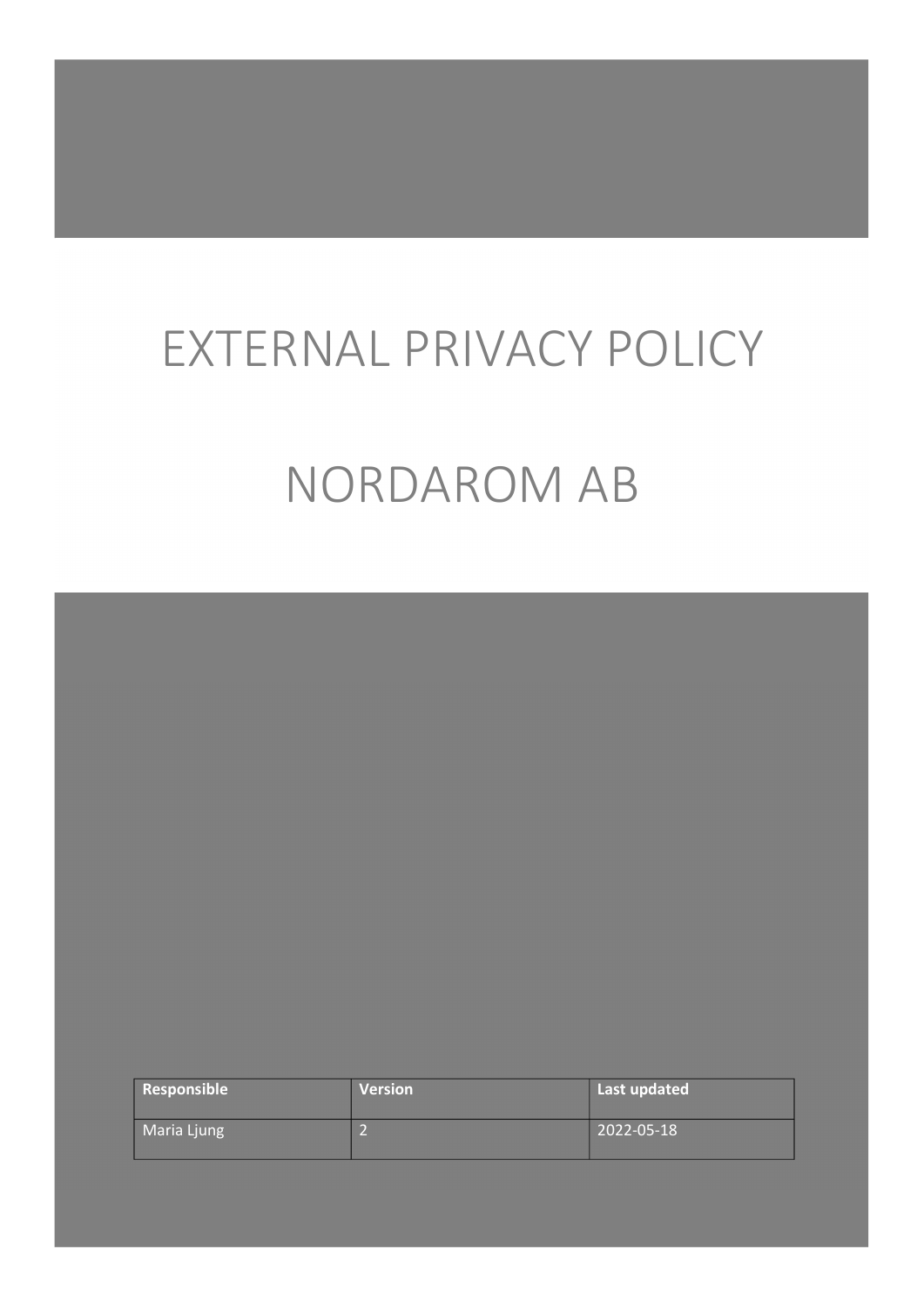# 1 EXTERNAL PRIVACY POLICY

# 1.1 Introduction

Privacy and data protection is important for NordArom AB (NordArom). This Privacy Policy seeks to inform you about our personal data processing. Personal data is all personally identifiable information, such as name, address, phone number, e-mail address. All processing of personal data is based on the regulations of EU's General Data Protection Regulation (GDPR). Please read the following carefully to understand our views and practices regarding NordArom's personal data processing.

The Data Controller is NordArom, if you have any questions regarding privacy and data protection within NordArom you should contact maria.ljung@nordarom.se, NordArom's Data Protection Officer (DPO).

# 1.2 Treatment of your personal data

Nord Arom process your personal data when you have entered into a contract with us on behalf of a company, been in contact with us or applied for a job at NordArom, and in some cases because we received the information from a third party. Legal basis for the treatment is fulfillment of a contract, legal obligations, legitimate interest and in some cases consent.

We treat your personal data for contractual purposes, administration of services and in our recruitment process.

# 1.3 Sharing of your personal data

Your data is stored in one or more databases hosted by third parties located in the EU. We do not transfer personal data outside the EU/EEA.

These third parties do not use and do not have access to your personal data for any purpose other than providing cloud services and storage services. We do not sell personal data to anyone, and only share personal data with third parties that facilitate the provision of our services, such as subcontractors, for whom we are responsible.

We do not otherwise share your personal information with third parties if not; (i) you request or approve it; (ii) information is disclosed to comply with the law, to comply with an agreement we have with you, or to protect our rights, property or security for our services, or other users or our employees; (iii) to deal with emergencies or force majeure events; or (iv) dealing with disputes, demands or responding to persons acting on your behalf.

#### 1.4 Security for your personal data

In order to protect the integrity of your personal data, we take appropriate technical and organizational security measures. We limit access to your personal data to employees who need to access it to perform their work. In addition, we educate our employees about the importance of privacy and maintain the integrity and security of your personal data. We undertake to take appropriate disciplinary action to maintain the integrity of our employees.